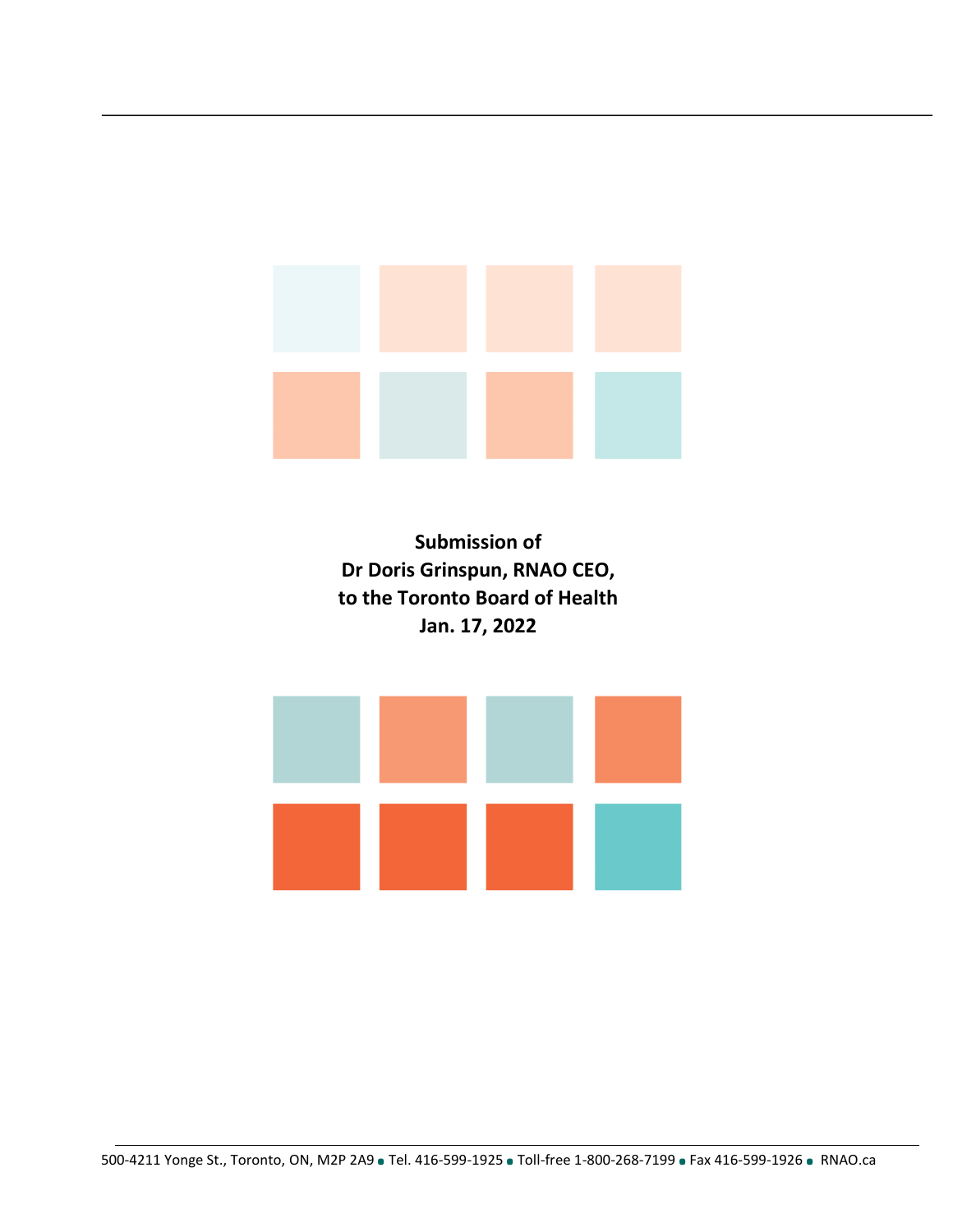RNAO represents 48,500 registered nurses (RN), nurse practitioners (NP) and nursing students in Ontario. Since 1925, RNAO has been a leader in healthy public policy and promoted excellence in all areas of nursing practice, including child and adolescent health. RNAO is internationally known for informing and supporting clinical practices through our Best Practice Guidelines (BPG) Program. Our BPGs are considered the gold standard for the clinical work of nursing and interprofessional teams, and are used extensively in healthcare and academic centres in Ontario, Canada and abroad.

RNAO recognizes the importance of our public education system for all children's learning, physical, social and emotional development. In principle, there is no question – school is where kids and youth ought to be. However, the provincial government's response to school safety has mirrored its response to the pandemic generally. Public health measures have been too little, too late – undermining our capacity to ameliorate the damage caused by the virus, and jeopardizing recovery.

The ethics of public health focus on making choices that minimize harm for the public, and the precautionary principle must take precedence. This principle tells us that our kids – and grandkids – should not be back in the classroom yet. On behalf of RNAO and the great majority of nurses, I offer you the following:

## • **Ontario's healthcare system is on the brink of collapse and we cannot risk further Omicron spread and hospitalizations**

In the midst of a profound nursing human resource crisis, hospitalization rates are at their highest in the pandemic to date (Government of Ontario, 2022 LINK: [https://covid-](https://covid-19.ontario.ca/data/hospitalizations#hospitalizedAndICU)[19.ontario.ca/data/hospitalizations#hospitalizedAndICU\)](https://covid-19.ontario.ca/data/hospitalizations#hospitalizedAndICU). On Jan. 16, the province reported 3,595 hospitalizations, up from 508 as recently as January 4<sup>th</sup>. The provincial government's public health measures, implemented on Jan. 5 – closing schools while keeping many non-essential services open, despite the plea of RNAO and others – placed hospitals, their emergency rooms and ICUs, and hospital staff, on the path to collapse.

# • **We know that kids transmit Omicron as much or more than adults**

While most children do not get seriously ill with Omicron, they are all capable of transmitting the virus and bringing it to their homes. In fact, children are more likely to transmit the virus than adults because of less disciplined masking. Some kids go home to well-ventilated homes with healthy family members; others go home to overcrowded housing and/or families with heightened risk factors including grandparents, siblings or parents with cancer or diabetes. The most affected families will be once again low-income and multigenerational. As such, reopening school before it is

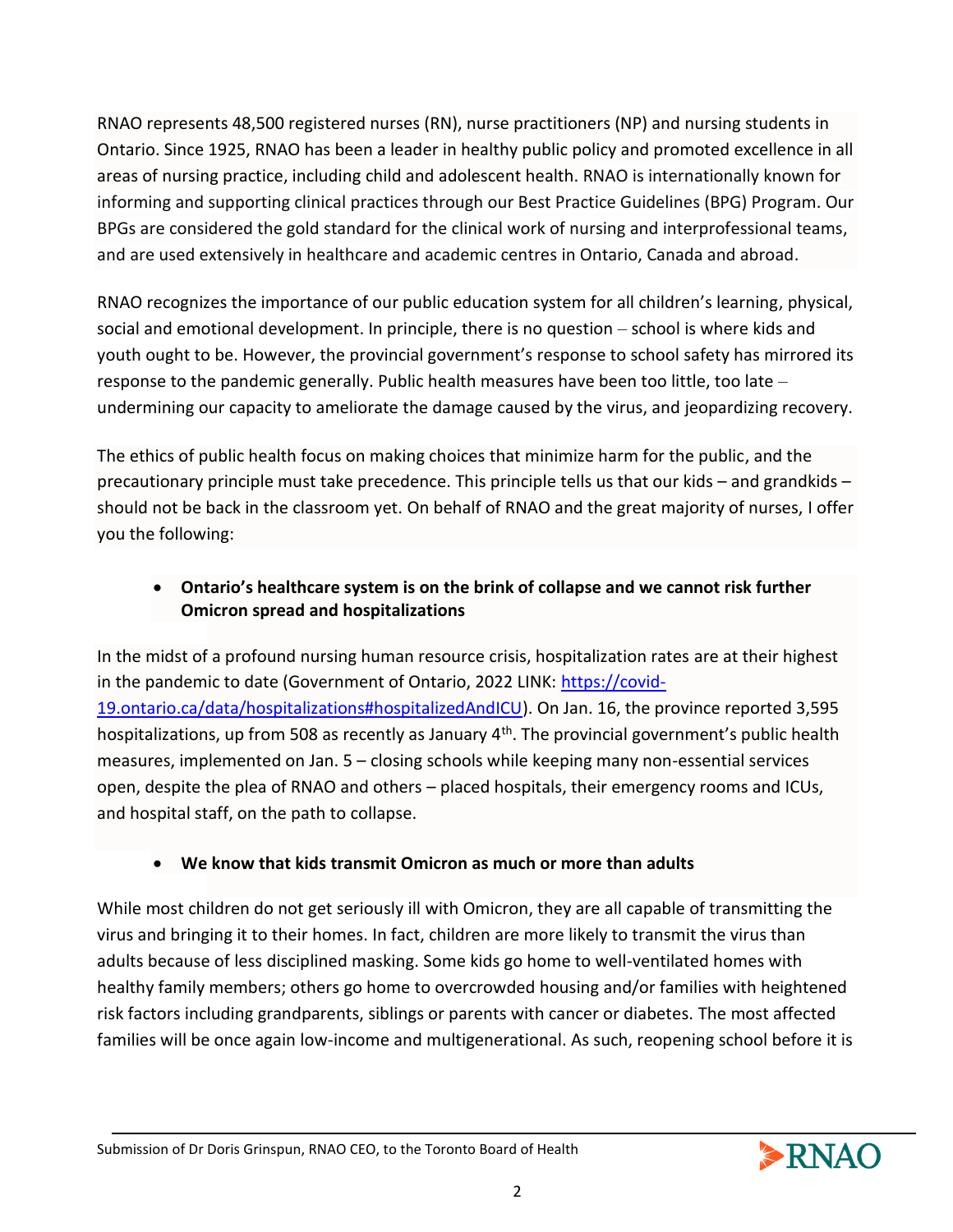safe to do so places families and communities at risk that can ultimately add further strain on our already over-stretched healthcare system.

# • **We know that vaccination rates for kids are too low**

The most recent Ontario data tells us that only 49.7% of children ages 5 to 11 have received at least one COVID vaccine dose, and only 6.6% are fully vaccinated. (Government of Ontario, 2022 LINK: https://covid-19.ontario.ca/data). Unvaccinated children will be particularly susceptible to contracting the virus and spreading it to each other and their families, especially in environments with poor ventilation, inadequate air filtering, and unclear protocols. Unvaccinated children are also at higher risk of becoming symptomatic and feeling ill.

# • **We know that kids are at risk of hospitalization from the Omicron variant**

While much has been made about the Omicron variant being milder, it does pose a risk for children. Over the course of the pandemic, 758 people under the age of 19 have been hospitalized (Public Health Ontario, 2022).

Nine children have died in Ontario from COVID – two in the past couple of weeks – proving that Omicron is hitting kids harder than publicly discussed (Public Health Ontario, 2022; LINK: [https://www.publichealthontario.ca/en/data-and-analysis/infectious-disease/covid-19-data](https://www.publichealthontario.ca/en/data-and-analysis/infectious-disease/covid-19-data-surveillance/covid-19-data-tool?tab=ageSex)[surveillance/covid-19-data-tool?tab=ageSex\)](https://www.publichealthontario.ca/en/data-and-analysis/infectious-disease/covid-19-data-surveillance/covid-19-data-tool?tab=ageSex). In New York City, there was a five-fold increase in hospitalizations among children over the last three weeks of December 2021.

# • **We don't know case rates among kids or the general public**

PCR testing has been unavailable to the general public since Dec. 31, 2021. Consequently, we have nothing reliable, other than lagging hospitalization rates, to inform the decision to return kids to the classroom. In these circumstances, the precautionary principle must rule.

# • **Influenza has been kept in check; but data from the US warrants caution for Canadians and our healthcare system**

Influenza activity across Canada remains low for this time of year, with no evidence of community circulation of influenza (Government of Canada, 2022; LINK: [https://www.canada.ca/en/public](https://www.canada.ca/en/public-health/services/publications/diseases-conditions/fluwatch/2021-2022/week-1-january-2-january-8-2022.html)[health/services/publications/diseases-conditions/fluwatch/2021-2022/week-1-january-2-january-8-](https://www.canada.ca/en/public-health/services/publications/diseases-conditions/fluwatch/2021-2022/week-1-january-2-january-8-2022.html) [2022.html\)](https://www.canada.ca/en/public-health/services/publications/diseases-conditions/fluwatch/2021-2022/week-1-january-2-january-8-2022.html). To date this season (August 29, 2021 to January 8, 2022), seven pediatric influenzaassociated hospitalizations and less than five intensive care unit (ICU) admissions were reported by

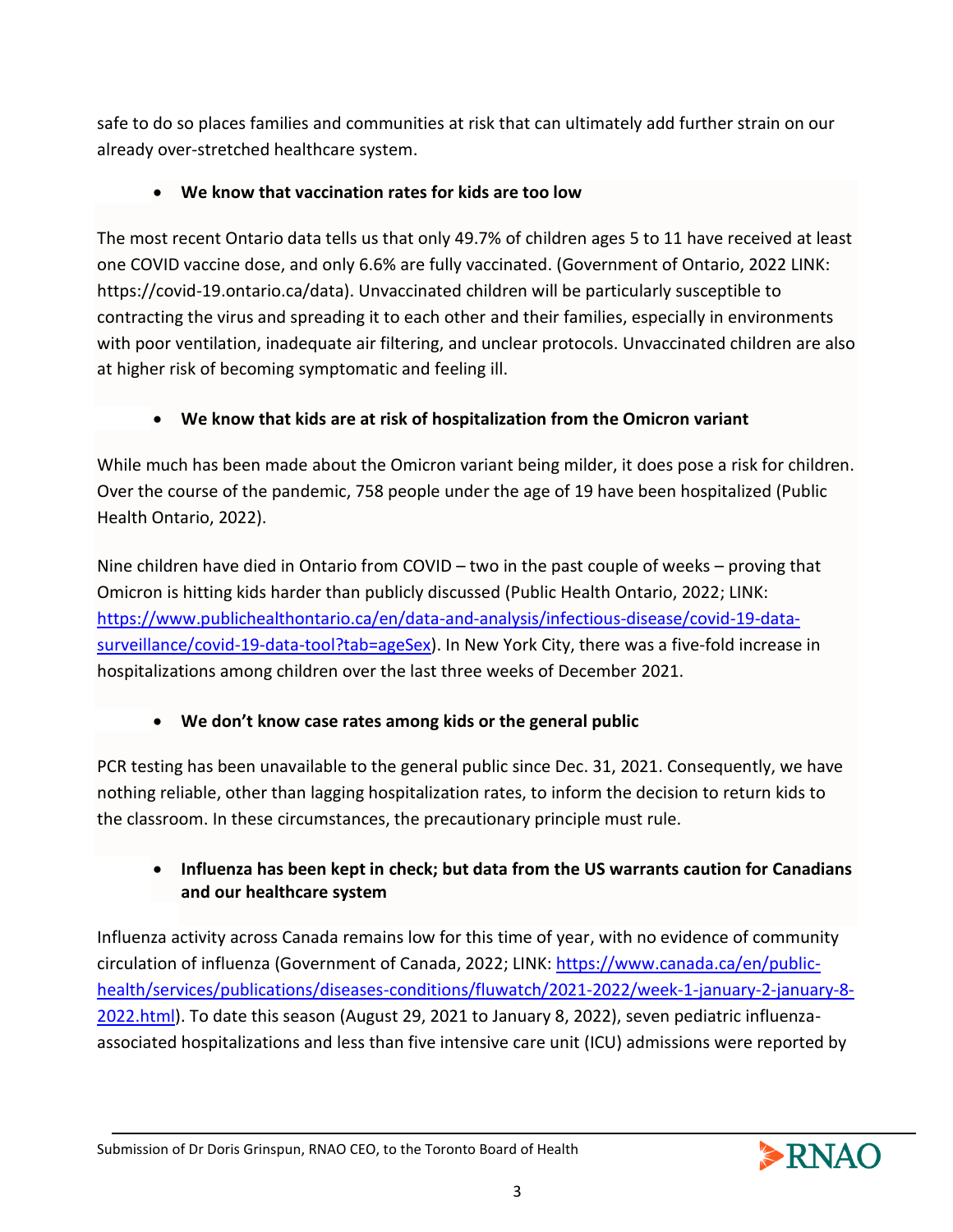the IMPACT network. While the number remain low, we must remember that Ontario has only 93 pediatric ICU beds.

We also need to learn from the situation in other countries. In the United States there has been a slight decline in influenza cases the past week, but it remains much higher than last year and is expected to continue for several weeks. The CDC also reports that cumulative hospitalization rates in the FluSurv-NET system is higher than the rate for the entire 2020-2021 season, but lower than the rate seen at this time during the four seasons preceding the COVID-19 pandemic (CDC, 2022; LINK: <https://www.cdc.gov/flu/weekly/index.htm>).

Alex Munter, president of CHEO tweeted, "[#Ontario](https://twitter.com/hashtag/Ontario?src=hashtag_click) has 93 pediatric ICU beds. Some days only 2-3 beds are empty - in the entire province and with no Covid cases. Children's hospitals can surge up but it means cancelling surgeries, closing clinics and longer Emergency waits as specialized staff are redeployed to the ICU." That tweet was in September 2021. RNAO urges added caution for the next 10 days given the pick of Omicron and the potential increase in influenza cases in children.

### **CONCLUSION:**

RNAO wants Ontario's students to be able to return to school as soon as we have the evidence to support a safe return for children and education workers. RNAO opposes return to school at the peak of the Omicron wave. We recognize the importance of in-person learning to the well-being of kids and youth. But, returning them today, given all circumstances and available data, is irresponsible.

#### **REFERENCES**

Government of Ontario. (2022, January 13). *COVID-19 Hospitalizations.* Retrieved from: <https://covid-19.ontario.ca/data/hospitalizations#hospitalizedAndICU>

Government of Ontario. (2022, January 13). *COVID 19 Vaccinations*. Retrieved from: [https://covid-](https://covid-19.ontario.ca/data)[19.ontario.ca/data](https://covid-19.ontario.ca/data)

Public Health Ontario. (2021, January 10*). Environmental Scan: Considerations for Returning to In-Person Learning after the Winter Holidays in the context of the omicron variant in Ontario.* Retrieved from: [https://www.publichealthontario.ca/-/media/documents/ncov/env-scan-school](https://www.publichealthontario.ca/-/media/documents/ncov/env-scan-school-closure-opening-approaches.pdf?sc_lang=en)[closure-opening-approaches.pdf?sc\\_lang=en](https://www.publichealthontario.ca/-/media/documents/ncov/env-scan-school-closure-opening-approaches.pdf?sc_lang=en)